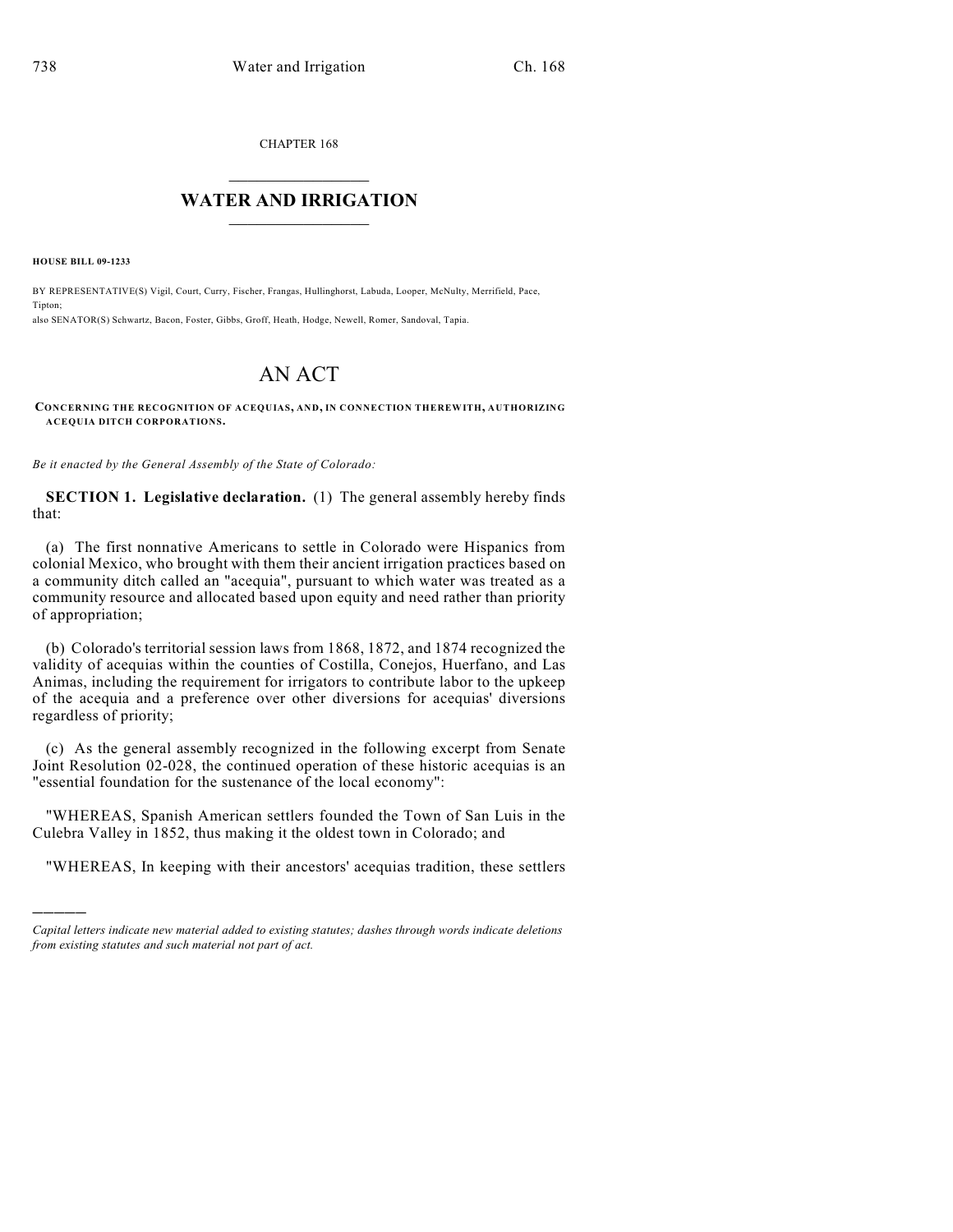quickly initiated an irrigation system; and

"WHEREAS, The oldest water right in Colorado is attributed to the San Luis People's Ditch, with a priority date of April 10, 1852, in the amount of 21 cubic feet per second from Culebra Creek in Costilla County; and

"WHEREAS, Originally, the land adjacent to the Ditch was divided into strips approximately 100 yards wide and 16 to 20 miles long, allowing settlers to have irrigated farmland near the Ditch and also to have access to range and timber land, and today, the Ditch is 4 miles long and irrigates 1,600 acres of farmland; and

"WHEREAS, The San Luis People's Ditch has been continuously operated for irrigation purposes for 150 years, thus making it an essential foundation for the sustenance of the local economy; ..."

(d) Upon adoption of Colorado's constitution, the prior appropriation system became the law governing water allocation; and

(e) The prior appropriation system is, in fundamental ways, inconsistent with the community-based principles upon which acequias were founded.

(2) The general assembly hereby determines that:

(a) Notwithstanding the constitutional establishment of the prior appropriation system, communities that were historically served by an acequia have used informal methods to continue to allocate water based upon equity in addition to priority and to treat water as a community resource; and

(b) Recognition by the general assembly of the continuing existence and use of acequias, while continuing to comply with the constitutional requirements of priority administration of tributary water, is critical to preserving the historic value that acequias provide to the communities in which they are located.

(3) The general assembly hereby declares that the purpose of this act is to promote and encourage the continued operation of acequias and the viability of the historic communities that depend on those acequias.

**SECTION 2.** Article 42 of title 7, Colorado Revised Statutes, is amended BY THE ADDITION OF A NEW SECTION to read:

**7-42-101.5. Acequia mutual ditch - definition - powers.** (1) FOR PURPOSES OF THIS SECTION, "ACEQUIA" MEANS A DITCH THAT:

(a) ORIGINATED PRIOR TO COLORADO'S STATEHOOD;

(b) HAS HISTORICALLY TREATED WATER DIVERTED BY THE ACEQUIA AS A COMMUNITY RESOURCE AND HAS THEREFORE ATTEMPTED TO ALLOCATE WATER IN THE ACEQUIA BASED UPON EQUITY IN ADDITION TO PRIORITY;

(c) RELIES ESSENTIALLY ON GRAVITY-FED SURFACE WATER DIVERSIONS;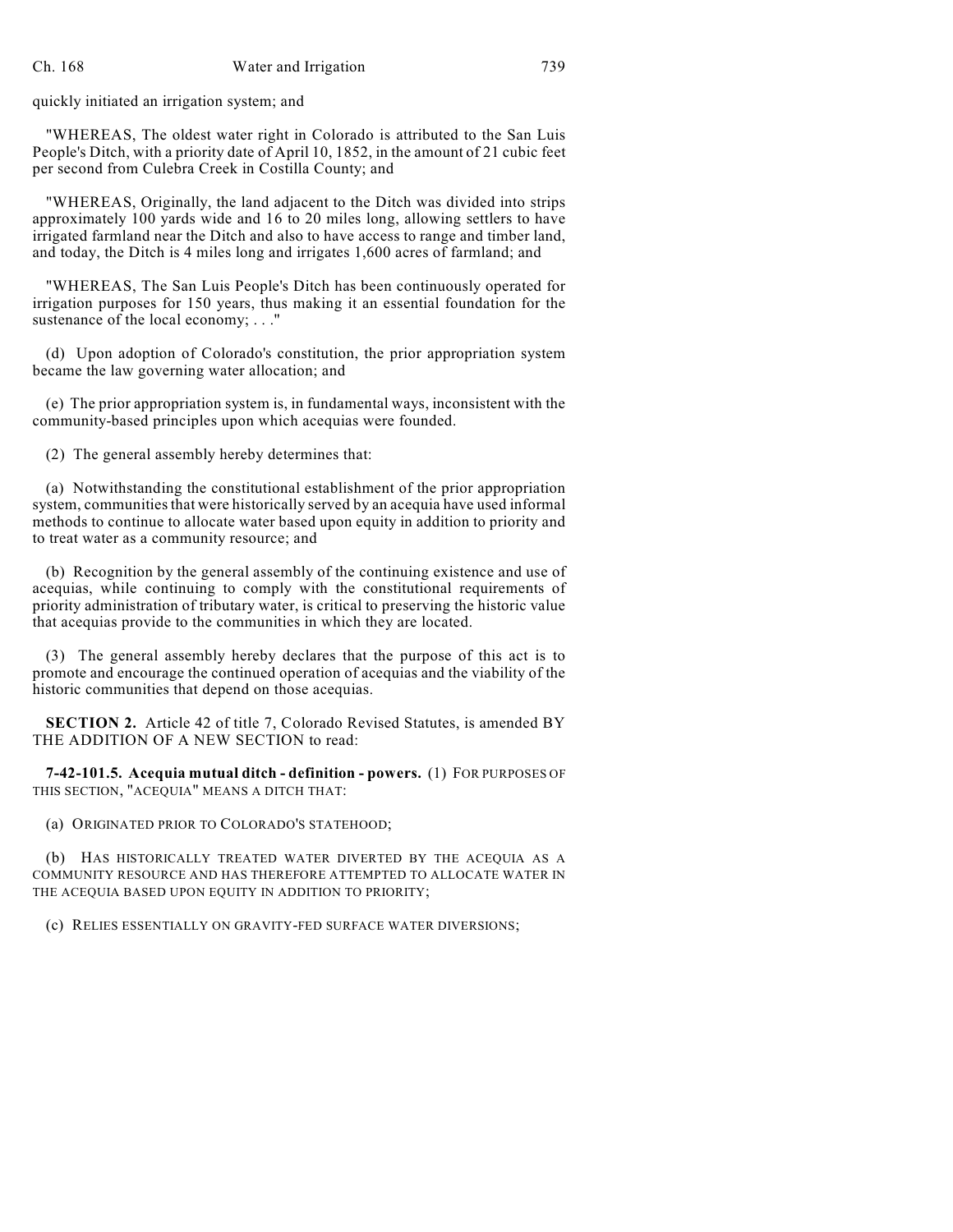(d) SUPPLIES IRRIGATION WATER TO LONG LOTS THAT ARE PERPENDICULAR TO THE STREAM OR DITCH TO MAXIMIZE THE NUMBER OF LANDOWNERS WHO HAVE ACCESS TO WATER;

(e) HAS HISTORICALLY BEEN OPERATED PURSUANT TO A ONE LANDOWNER-ONE VOTE SYSTEM; AND

(f) HAS HISTORICALLY RELIED ON LABOR SUPPLIED BY THE OWNERS OF IRRIGATED LAND SERVED BY THE ACEQUIA.

(2) SUBJECT TO ANY CONTRARY PROVISION OF SUBSECTION (3) OF THIS SECTION, THE PROCEDURAL AND SUBSTANTIVE REQUIREMENTS OF THIS ARTICLE OTHER THAN THIS SECTION THAT APPLY TO THE CREATION, POWERS, DUTIES, AND GOVERNANCE OF A DITCH CORPORATION SUBJECT TO THIS ARTICLE SHALL BE DEEMED TO APPLY TO THE CREATION, POWERS, DUTIES, AND GOVERNANCE OF AN ACEQUIA DITCH CORPORATION.

(3) AN ACEQUIA DITCH CORPORATION MAY BE ORGANIZED PURSUANT TO THIS ARTICLE, AND A DITCH CORPORATION ORGANIZED PURSUANT TO THIS ARTICLE MAY CONVERT TO AN ACEQUIA DITCH CORPORATION, IF:

(a) AT LEAST TWO-THIRDS OF THE IRRIGATED LAND SERVED BY THE DITCH IS PLATTED OR ORGANIZED INTO LONG LOTS, THE LONGEST AXES OF WHICH ARE PERPENDICULAR TO THE STREAM OR DITCH;

(b) SURFACE WATER RIGHTS PROVIDE ALL OF THE WATER RIGHTS USED FOR IRRIGATION IN THE DITCH, AND SUCH WATER RIGHTS HAVE HAD SUBSTANTIALLY UNINTERRUPTED USE SINCE BEFORE COLORADO'S STATEHOOD;

(c) THE IRRIGATED LAND SERVED BY THE DITCH IS LOCATED WHOLLY IN ONE OR MORE OF THE COUNTIES OF COSTILLA,CONEJOS,HUERFANO, AND LAS ANIMAS; AND

(d) AS REQUIRED PURSUANT TO SECTION 7-42-101, THE STOCKHOLDERS OF THE DITCH FILE ARTICLES OF INCORPORATION, OR AN AMENDMENT TO THE ARTICLES OF INCORPORATION, THAT STATE THE STOCKHOLDERS' INTENTION TO CREATE OR CONVERT TO AN ACEQUIA DITCH CORPORATION.

(4) AN ACEQUIA DITCH CORPORATION, IF ITS ARTICLES OF INCORPORATION SO STATE, MAY SPECIFY IN ITS BYLAWS THAT:

(a) ITS ELECTIONS MAY BE HELD PURSUANT TO A ONE LANDOWNER-ONE VOTE SYSTEM;

(b) OWNERS OFLAND IRRIGATED BY THE DITCH CAN BE REQUIRED TO CONTRIBUTE LABOR TO THE MAINTENANCE AND REPAIR OF THE ACEQUIA OR, IN THE ALTERNATIVE, TO PAY AN ASSESSMENT IN LIEU OF SUCH LABOR;

(c) WATER IN THE DITCH MAY BE ALLOCATED ON A BASIS OTHER THAN PRO RATA OWNERSHIP OF THE CORPORATION; AND

(d) THE CORPORATION HAS A RIGHT OF FIRST REFUSAL REGARDING THE SALE,